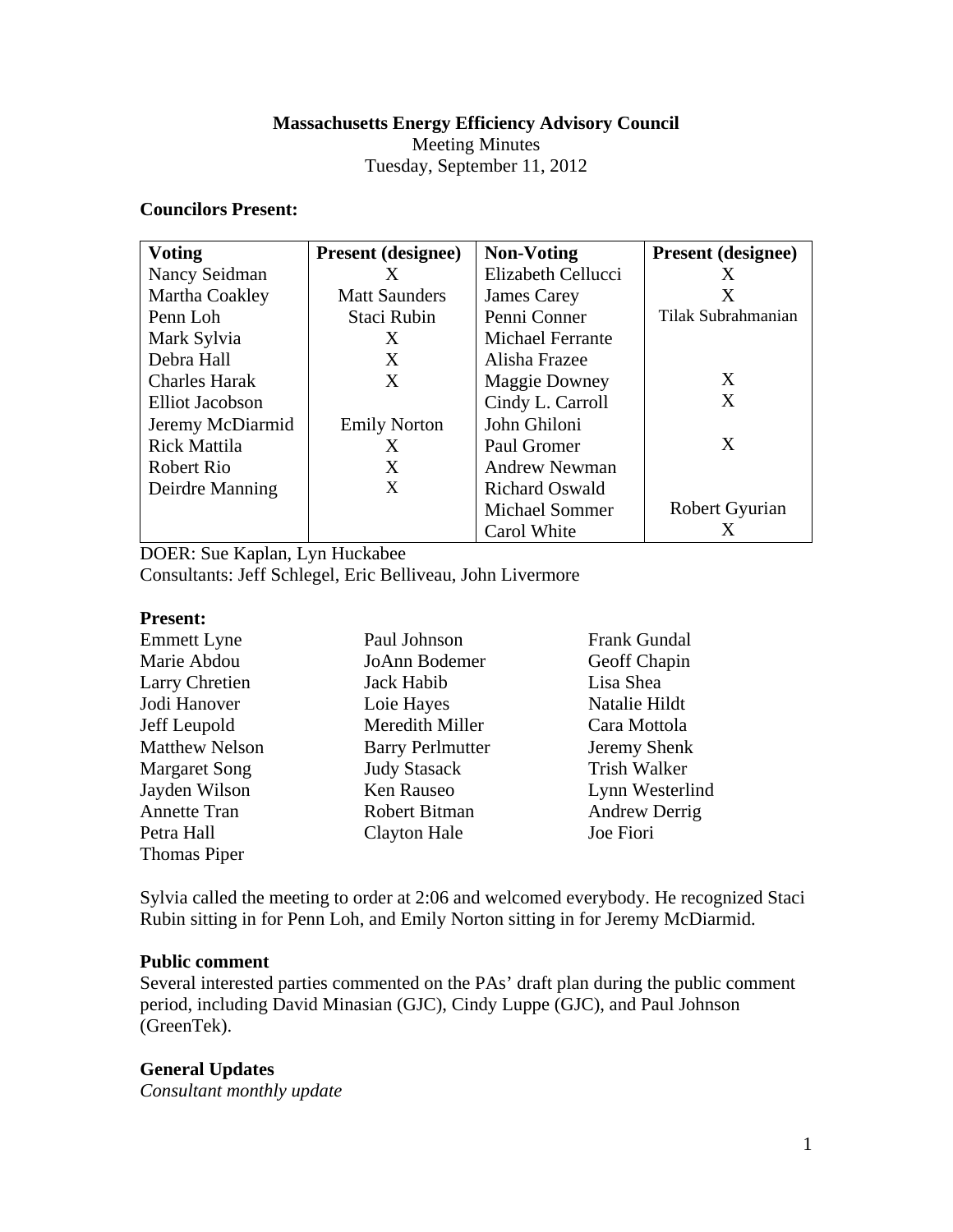Belliveau gave the Council an update, highlighting the in-depth analysis being performed on costs and cost drivers. He noted that the Consultants did an analysis on performance metrics, are working on EE guidelines, are working on the TRC update, and are launching a third wave of EM&V studies. He also noted the extensive Consultant review of the 3-Year Plan, and reporting to the Council, that will begin next Monday and continue through October.

#### *DPU 11-120 Net Savings*

Schlegel informed the Council that the DPU proposed a working group, and agreed with the concept of looking forward on a multi-year basis on net savings. He noted that the DPU will schedule a working group session at a time to be determined.

#### *DPU Bill Impacts Comments*

Sylvia updated the Council on the recent DPU session and a joint letter on concerns about incorporating benefits into the impact model. He noted the deadline of September  $14<sup>th</sup>$  for comments, and that DOER is preparing a letter emphasizing the importance of including benefits along with costs.

#### *September Draft Plan*

Sylvia said that the next draft of the 3-Year Plan is scheduled to be submitted by the PAs on September  $17<sup>th</sup>$ .

#### *Update on new Councilors*

Sylvia explained that the new Energy Bill creates five new Council positions (four voting, one non-voting). Within 90 days (on or about November  $1<sup>st</sup>$ ) certain aspects of the law become effective, he explained, and we need to make sure these Councilors are appointed by this date. He noted that DOER is reaching out to organizations for names, and DPU will need to approve the appointments. For the EE business representative, he said, DOER has directed the Consultants to put together the structure and process to indentify candidates.

#### *August EEAC Meeting Minutes*

Sylvia presented the August  $10^{th}$  EEAC meeting minutes. Downey suggested a minor edit. Harak motioned for a vote, Hall seconded. The Council voted and approved the minutes.

# *Executive Committee meeting minutes*

Sylvia presented the August  $24<sup>th</sup>$  EC meeting minutes. Saunders suggested a minor edit. Saunders motioned for a vote, Rio seconded. The Council voted and approved the minutes

Sylvia introduced the August  $30<sup>th</sup>$  EC meeting minutes. Saunders motioned for a vote, Rio seconded. The Council voted and approved the minutes.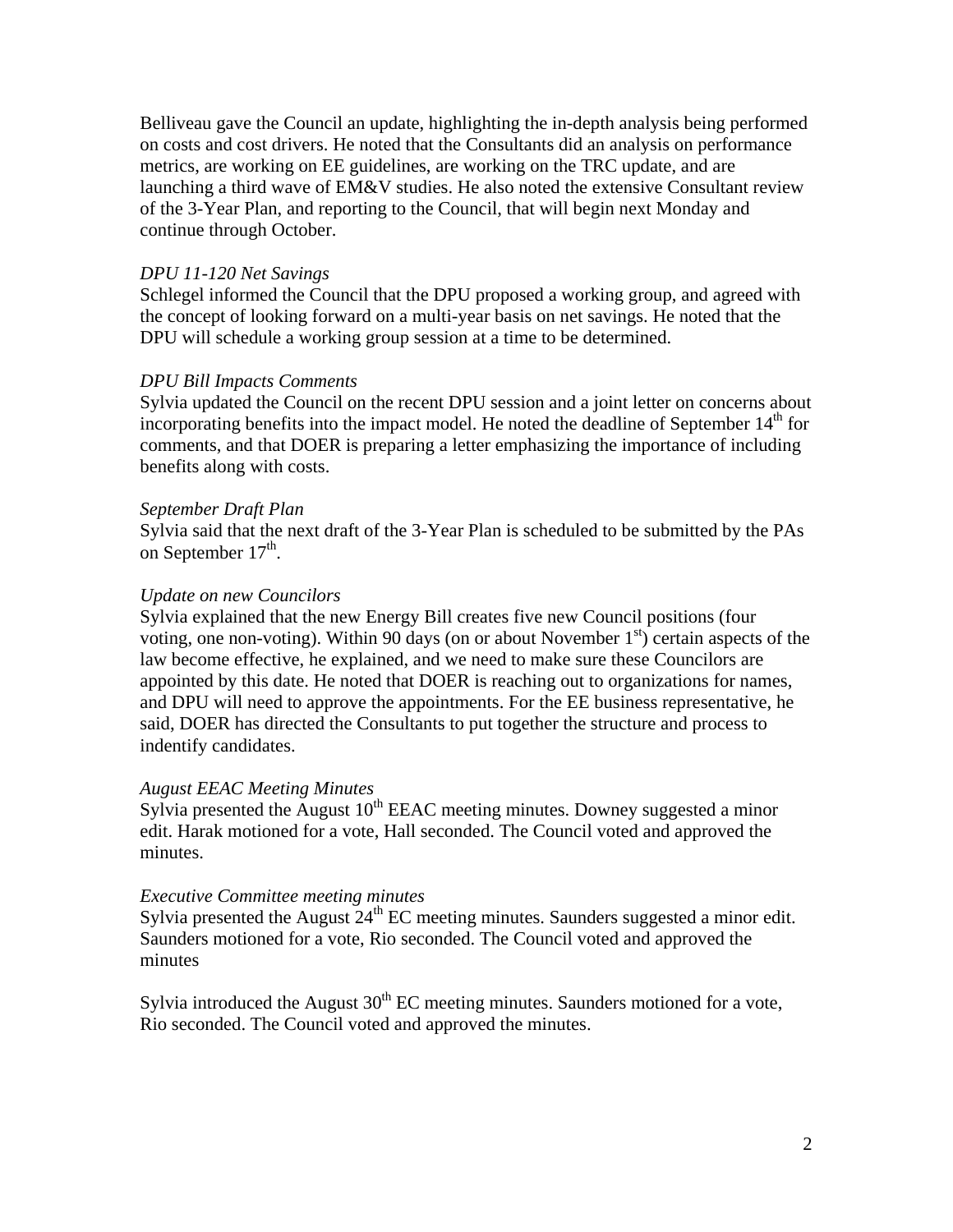# **Executive Committee Budget update – Consultant budget**

Sylvia referenced the memo from the EC on the Consultant team request to increase their budget. He noted that the EC is recommending increasing the 2012 budget by \$85k. Seidman motioned for a vote, Rio seconded. The Council voted and approved the request.

# **PA Response to July Resolution – discussion**

Sylvia reminded the Council that they had adopted a resolution in response to the last draft of the 3-Year Plans outlining a number of things they would like to see in the next draft plan, including increasing savings goals and decreasing budgets. White presented a set of slides updating the Council on the PAs' response to the items in the resolution. She thanked the Council for comments on the July  $2<sup>nd</sup>$  draft, and noted that a key area of focus for the PAs has been on increasing savings and reducing costs. She noted the PAs continued commitment to integrated electric and gas efforts, and to deeper and broader. White highlighted specific areas of PA focus, including: planning to overcome landlordrental split incentive barrier, targeting 60-80% median income customer through Efficient Neighborhoods+, support of Green Communities with direct install initiatives, building on on-going partnership with DEP, assessing CHP opportunities, targeting the property management/real estate sector, and engaging stakeholders. The Council engaged in a discussion about the PA response to the resolution. Seidman suggested that there is a link between supporting municipalities and looking at Green Communities holistically. Hall said she would like to see the Efficient Neighborhoods+ program expanded to include multifamily. Song commented that everything is on the table now as the initiative is being developed. Sylvia thanked the PAs for keeping the momentum on increasing savings goals and reducing costs. He said the Council will want to see a comprehensive package in the next draft that addresses these issues.

# **Variations among PAs – presentation, discussion**

Sylvia noted that BCRs and costs to achieve have been quite different between the PAs, and that Westerlind would be giving a presentation. Westerlind presented a set of slides addressing the issue of PA key indicator differences. She noted that some variations are appropriate, and that variations between PAs prior to 2012 were greater (before TRM, common assumptions, etc). She highlighted the key developing trend of fewer variances between PAs going forward, due in part to common program designs and on-going discussions with stakeholders, DOER, and the Consultant team. She noted that participant incentives are the main cost driver for C&I for both MWh and therms. Westerlind noted that the PAs will look at the September  $17<sup>th</sup>$  numbers to see if there are still variances, and then dig a little deeper into the variance analysis if needed.

Saunders asked the PAs, based on prior years' experience, what has been done to reduce the overestimation of costs going forward? White responded that the 2010-2012 plan was the first time PAs did this and they did a poor job of budgeting. She expressed not wanting to have budget impacts larger than needed, and said the PAs are working through the major cost drivers with the Consultant team. Sylvia said that the Council wants to see more consistency in the next plan draft. Schlegel noted that the Consultants highlighted the issue of consistency across PAs to help identify opportunities to increase individual performance to the level of the highest performers, in order to achieve more benefits for ratepayers.